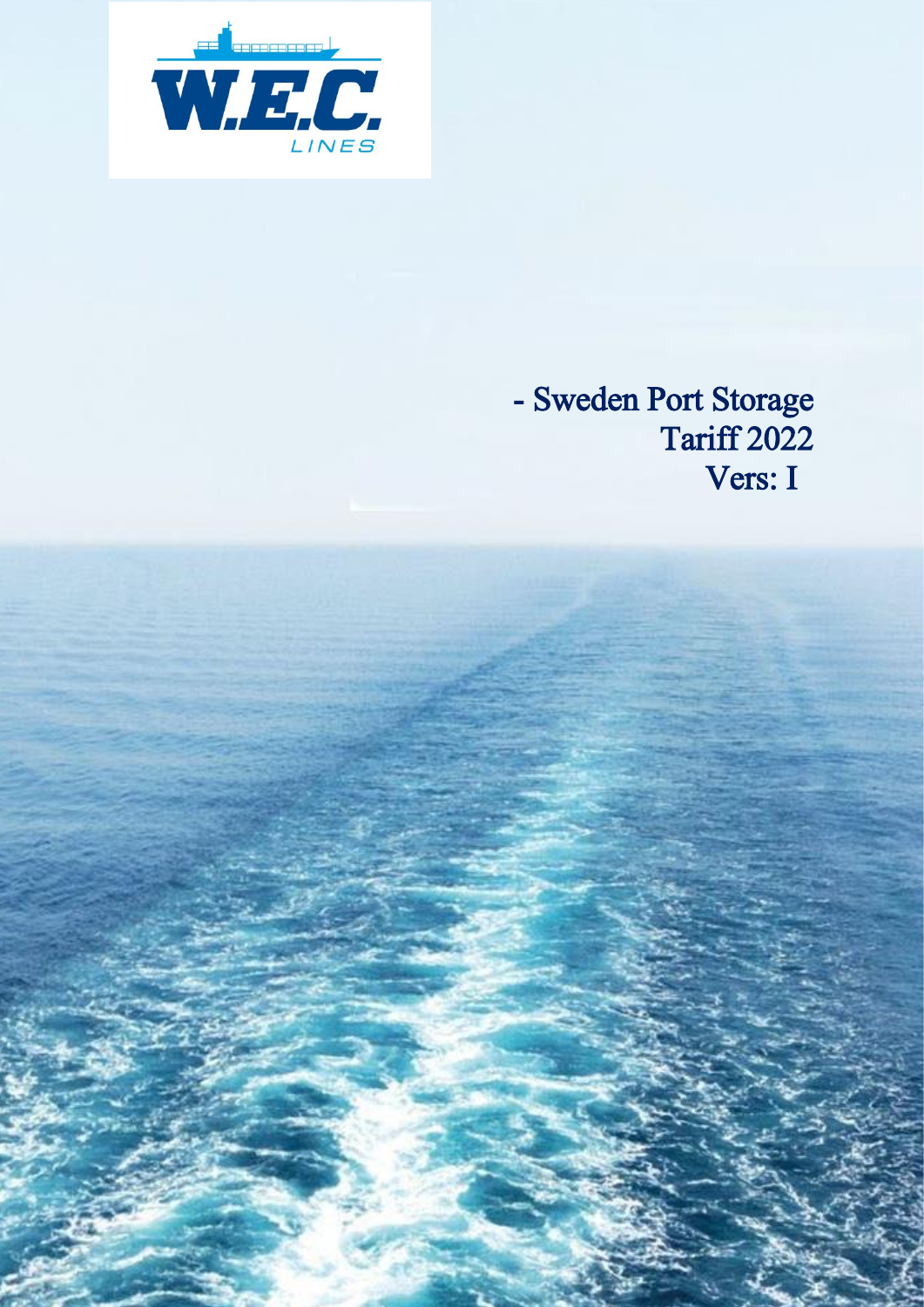# **INTRODUCTION**

This document is to be used as a tool for your convenience and offers the possibility for you to pre estimate port terminal storage charges that may occur.

Please be advised that stated port storage is no WEC Line charge, nor fee. The costs initiated, and charged by said Port of Discharge / Loading.

The storage service charges stated are valid until further. We take no responsibility for short term changes that are out of our control.

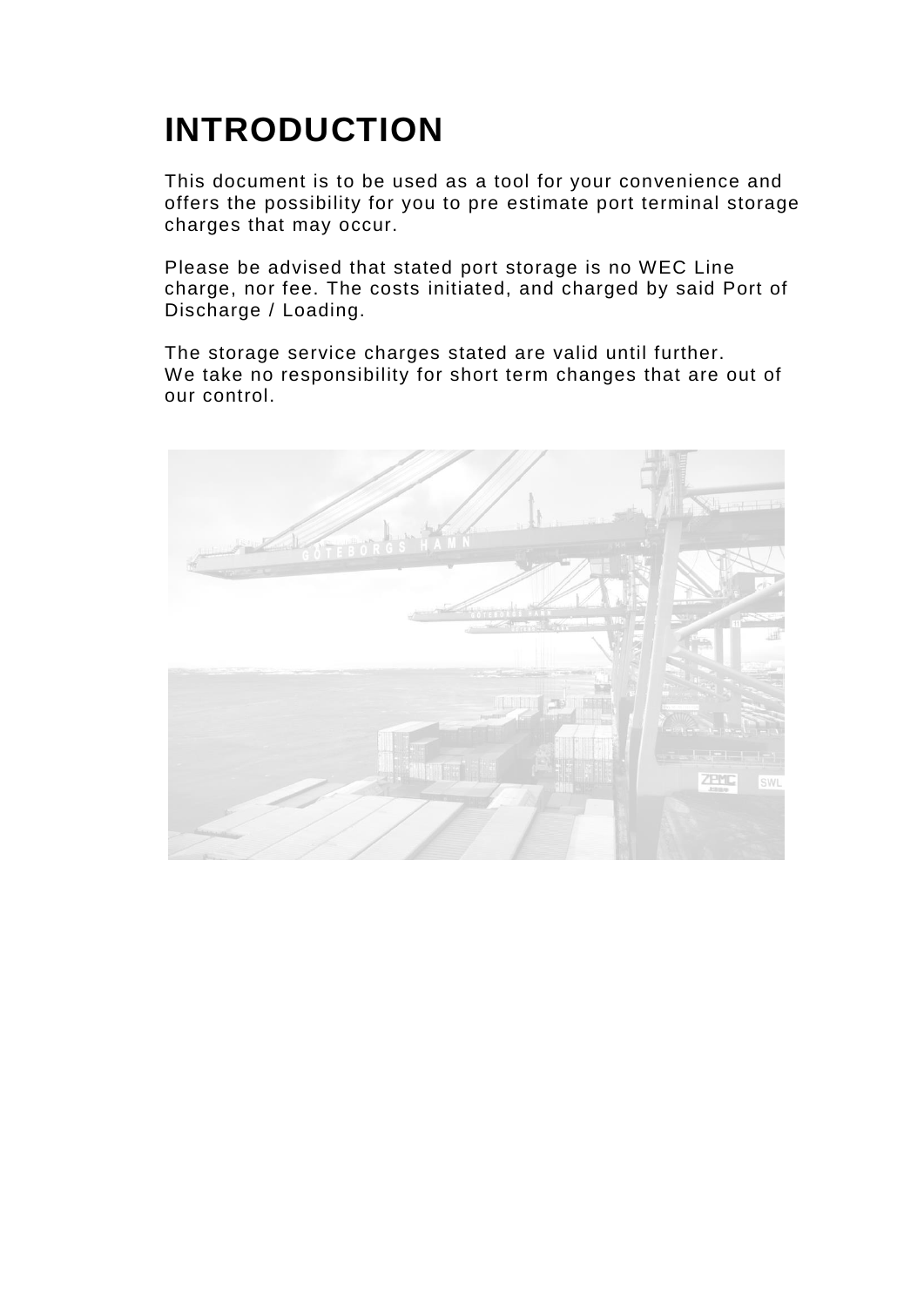## **PORT STORAGE**

#### Definition:

Service charge from respective port for holding and storing the unit within secure and fenced terminal area until container picked-up or shipped. Rates are counting for normal Dry-van and High-Cube Containers. Obnoxious cargo, reefer-units etc may be subject additional charges.



### **Port of Helsingborg**

Storage of Loaded IMPORT units entitled to 7 calendar days including the day of arrival. There after:

| 20′ |  |  | 223 SEK (Per started day) |  |
|-----|--|--|---------------------------|--|
| 40´ |  |  | 447 SEK (Per started day) |  |

Storage of Loaded EXPORT units entitled to 7 calendar days including the day of arrival. There after:

| $20^{\prime}$   | <b>74 SEK (Per started day)</b>  |
|-----------------|----------------------------------|
| 40 <sup>′</sup> | <b>147</b> SEK (Per started day) |

Containers that need electrical connection will be charged a connection fee of SEK 291 followed by a daily electrical fee and temp-check of SEK 349 / day.

Units containing dangerous goods according to IMDG / ADR / RID code will be stored on a secluded area at an additional handling fee of SEK 327.

#### **Copenhagen Malmö Port, CMP**

Storage of Loaded IMPORT/EXPORT units entitled to 10 free calendar days including the day of arrival. There after:

| 20 <sup>7</sup> | 50 SEK (Day $>10$ )         |
|-----------------|-----------------------------|
| 40 <sup>°</sup> | <b>100</b> SEK (Day $>10$ ) |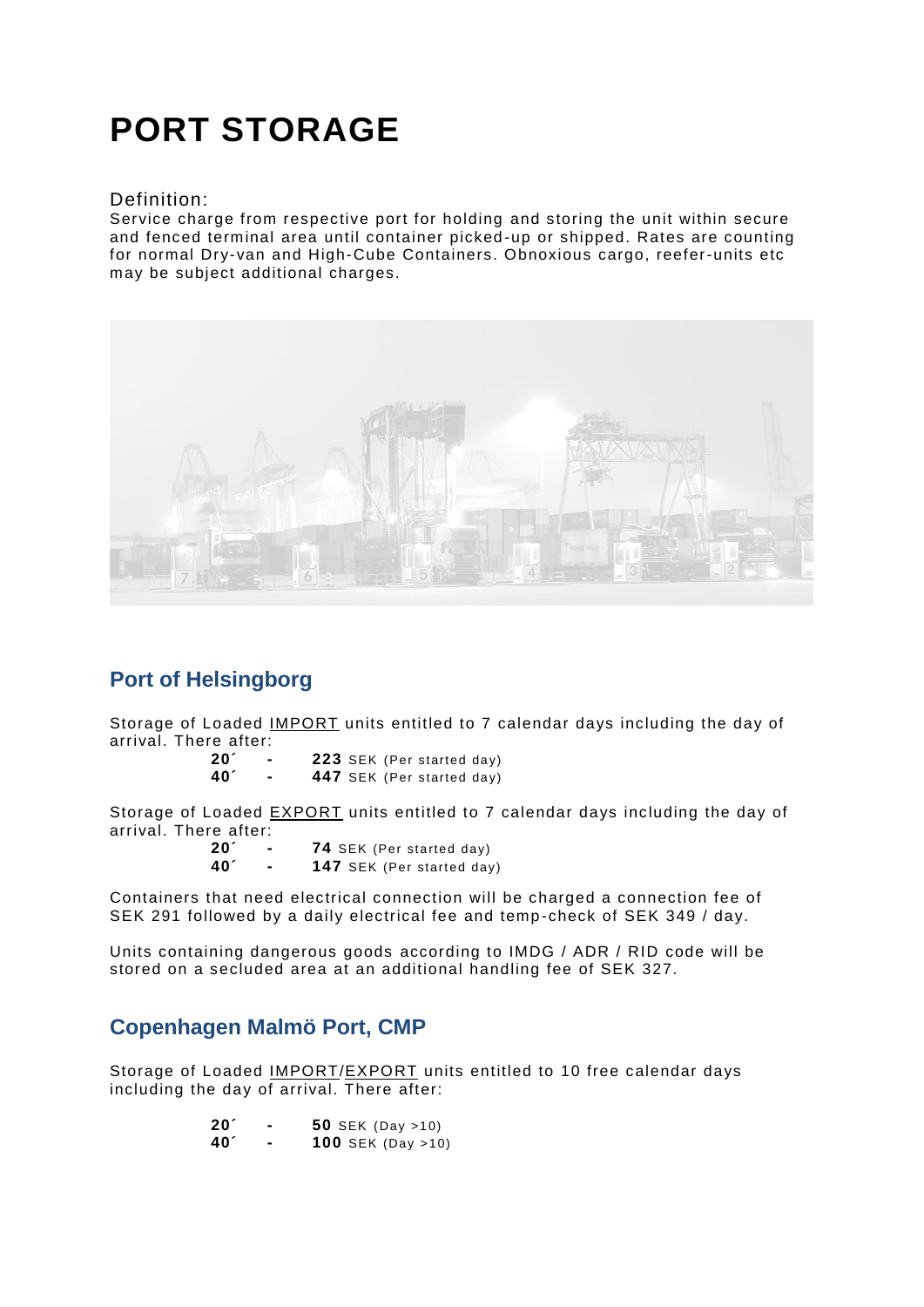#### **Port of Södertälje**

Storage of Loaded IMPORT units is entitled to the day of arrival plus 3 additional free days. There after charged per day with:

| 20 <sup>7</sup> |                | <b>100</b> SEK (Day $5 - 6$ ) |
|-----------------|----------------|-------------------------------|
| 20 <sup>7</sup> | $\blacksquare$ | <b>200</b> SEK (Day $>7$ )    |
| 40 <sup>′</sup> | -              | <b>200</b> SEK (Day $5 - 6$ ) |
| 40 <sup>′</sup> | $\blacksquare$ | 400 SEK (Day >7)              |

Storage of Loaded EXPORT units entitled to the day of arrival plus 6 additional free days. There after:

| 20 <sup>′</sup> | <b>200</b> SEK (Per started day) |
|-----------------|----------------------------------|
| 40 <sup>'</sup> | 400 SEK (Per started day)        |

Containers that need electrical connection will be charged a connection fee of SEK 452 followed by a daily electrical fee and temp -check of SEK 270 / day. Containers that need to be reported in acc with NFA directives charged SEK 352/unit. Transport to Designated Point of Entry, DPE area SEK 390/unit.

#### **APM Terminals Gothenburg**

Storage of Loaded IMPORT units entitled to 3 free working days . The free period includes the day of vessel discharge and the following three(3) working days.

| 20 <sup>2</sup> |                | 110 SEK (Day 1-3) |
|-----------------|----------------|-------------------|
| 20 <sup>7</sup> |                | 286 SEK (Day 4-7) |
| 20 <sup>′</sup> |                | 478 SEK (Day >8)  |
| 40 <sup>′</sup> | $\blacksquare$ | 220 SEK (Day 1-3) |
| 40 <sup>′</sup> |                | 572 SEK (Day 4-7) |
| 40 <sup>′</sup> |                | 956 SEK (Day >8)  |

Storage of Loaded EXPORT/TRANSHIPMENT units has 5 free storage working days. The free period for export includes the day of vessel loading and the preceding five (5) working days.

| 20 <sup>7</sup> | <b>110</b> SEK ( Day 1-3)  |
|-----------------|----------------------------|
| 20 <sup>7</sup> | 286 SEK (Day 4-7)          |
| 20 <sup>7</sup> | 478 SEK (Day $>8$ )        |
| 40 <sup>′</sup> | 220 SEK (Day 1-3)          |
| 40 <sup>′</sup> | 572 SEK (Day 4-7)          |
| 40 <sup>′</sup> | <b>956</b> SEK (Day $>8$ ) |

Storage Surcharges Gothenburg (Per unit and calendar day)

| - Electric Supply Units | SEK 529 / Day        |
|-------------------------|----------------------|
| - IMO Cargo Units       | <b>SEK 283 / Day</b> |
| - OOG Units             | <b>SEK 181 / Day</b> |

**Storage surcharges** on units containing dangerous goods and/or OOG units are not charged Storage surcharges on the day of container loading or discharge and will not be debited for the first Saturday and Sunday. Temperature controlled units are debited storage surcharges from the day of arrival until the day of departure. Surcharge temperature-controlled units (incl. handling, monitoring and power supply)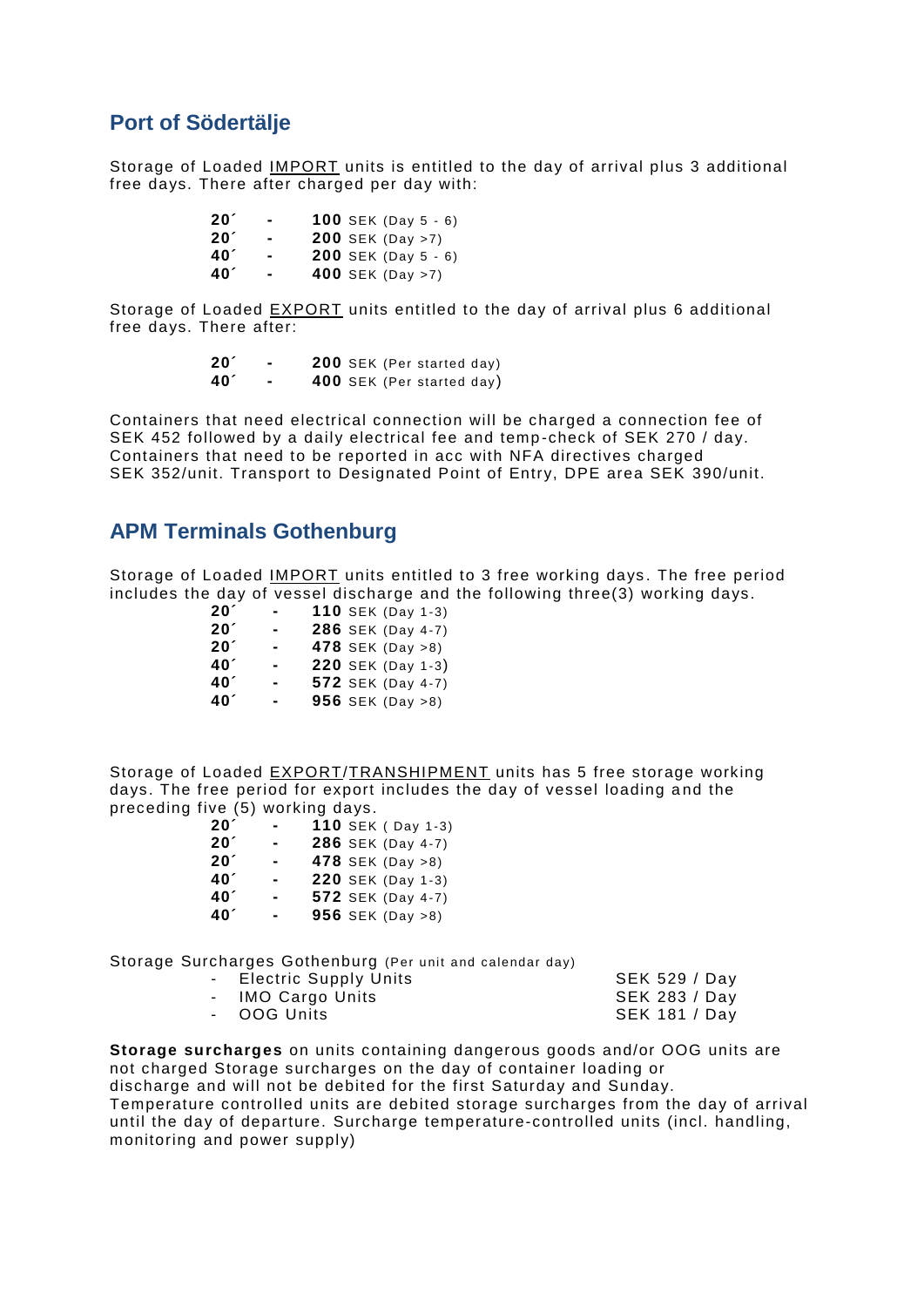#### **Port of Stockholm, CTN Norvik**

Storage of loaded units arriving/departing from the port is entitled to 5 free calendar days. There after:

| 20 <sup>7</sup> | $\blacksquare$ | <b>0</b> SEK (Day 1-5)      |
|-----------------|----------------|-----------------------------|
| 20 <sup>7</sup> | -              | <b>73 SEK (Day 6-7)</b>     |
| 20 <sup>′</sup> |                | <b>274</b> SEK (Day $> 8$ ) |
| 40 <sup>'</sup> | $\blacksquare$ | $0$ SEK (Day 1-5)           |
| 40 <sup>'</sup> |                | 146 SEK (Day 6-7)           |
| 40 <sup>'</sup> |                | 548 SEK (Day $> 8$ )        |

Units with IMO-classed cargo are not entitled to any fee storage and is charged from day 1-8 by SEK **75** TEU/Day and >8 Day with SEK **324** TEU/Day

#### **Port of Norrköping**

Storage of Loaded IMPORT units arrived with **VESSEL** is free of charge for 4 working days. (Arrival day + 3). There after:

|                 |                          | Day 5 and 6                     | Day 7 and over                                                    |
|-----------------|--------------------------|---------------------------------|-------------------------------------------------------------------|
| 20 <sup>2</sup> | $\overline{\phantom{0}}$ | <b>83</b> SEK (Per started day) | <b>203</b> SEK (Per started day)                                  |
| 40 <sup>′</sup> | $\sim$                   |                                 | <b>164</b> SEK (Per started day) <b>405</b> SEK (Per started day) |

Storage of Loaded IMPORT units arrived with **RAIL** is free of charge for 2 working days (Arrival day +1). There after:

|                |                | Dav 3-4                         | Day 5 and over                                             |
|----------------|----------------|---------------------------------|------------------------------------------------------------|
| $20^{\degree}$ | $\blacksquare$ | <b>83</b> SEK (Per started day) | <b>203</b> SEK (Per started day)                           |
| <b>40</b>      | $\sim$         |                                 | <b>164</b> SEK (Per started day) 405 SEK (Per started day) |

Storage of Loaded EXPORT units departing with **VESSEL** is free of charge for 4 working days (Arrival day + 3). There after:

|                 |        | Day 5 and 6                     | Day 7 and over                                                    |
|-----------------|--------|---------------------------------|-------------------------------------------------------------------|
| $20^{\circ}$    | $\sim$ | <b>83</b> SEK (Per started day) | <b>242</b> SEK (Per started day)                                  |
| 40 <sup>'</sup> | $\sim$ |                                 | <b>164</b> SEK (Per started day) <b>481</b> SEK (Per started day) |

Storage of Loaded EXPORT units departing with **RAIL** is free of charge for 2 working days (Arrival day +1). There after:

|                 |        | Day 3-4                         | Day 5 and over                                                    |
|-----------------|--------|---------------------------------|-------------------------------------------------------------------|
| 20 <sup>′</sup> | $\sim$ | <b>83</b> SEK (Per started day) | <b>242</b> SEK (Per started day)                                  |
| 40 <sup>′</sup> | $\sim$ |                                 | <b>164</b> SEK (Per started day) <b>481</b> SEK (Per started day) |

Containers that need electrical connection will be charged a connection fee of SEK 429 followed by a daily electrical fee of SEK 160 / day. Daily control is charge by SEK 213 / Unit on weekdays and SEK 693 / Unit on weekends and holiday.

Units containing dangerous goods according to IMDG / ADR / RID code will be stored on a secluded area at an additional fee of SEK 305 / Unit